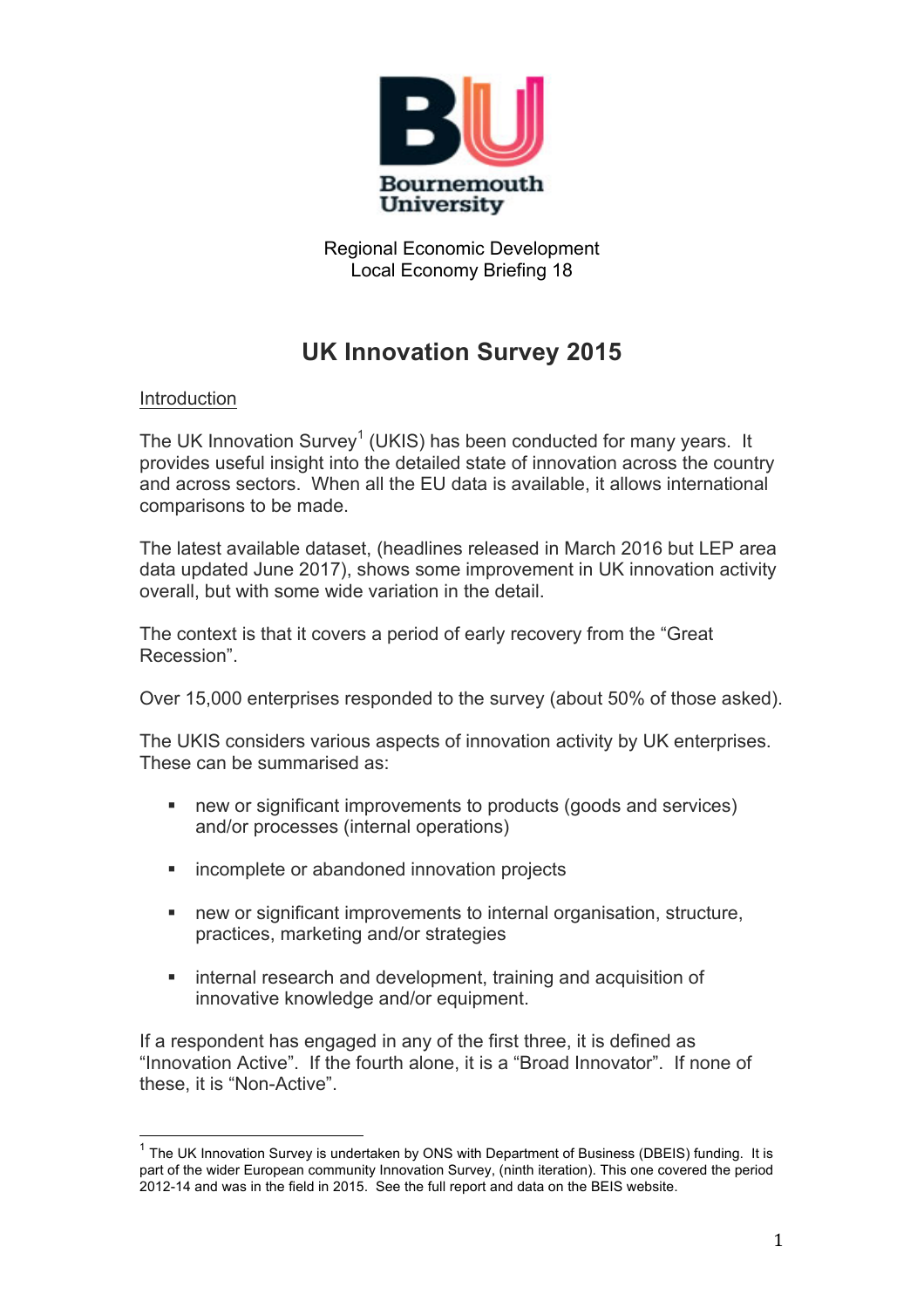

## Regional Economic Development Local Economy Briefing 18

## Key findings

For 2012-14, 53% of companies were innovative in this survey, up from 45% in the previous 2010-12 survey. The equivalent ratio was 61% for large companies alone. In sector terms, the product innovation leaders were manufacturers of electrical and optical equipment, and transport equipment (70% or more innovation active) and, for services, were in finance and wholesale (over 50%).

SW England had 43% of innovative respondents, down from 48% in the previous survey. This was the lowest percentage of all UK regions and devolved administrations and the only one to show a drop: a finding of some concern. For comparison, at the top end, was Yorkshire and Humberside (65%).

Amongst innovative firms, 28% were exporters compared with 10% of the non-innovators. Innovators employed more skilled workers (12% versus 4%). There were increases in the proportions using technological (25%) and nontechnological (42%) innovation.

Innovation by collaboration with others was undertaken by about 40% of firms: supply chains (67%), other public (16%) and private (59%) and higher education (23%).

Innovation was largely driven by product quality enhancement and replacing old products/practices (34% of respondents). The main inhibiting factors were viewed as finance (17%), cost (15%) and economic uncertainty (14%), as well as access to knowledge.

#### Dorset's Position

Across the main innovation categories, the table below shows Dorset's relative position compared with the other LEP areas.

Against the UK average, Dorset is:

- relatively strong on strategy and marketing and collaboration,
- middling on R&D and overall innovation activity, and
- fairly weak on product, process and market innovation.